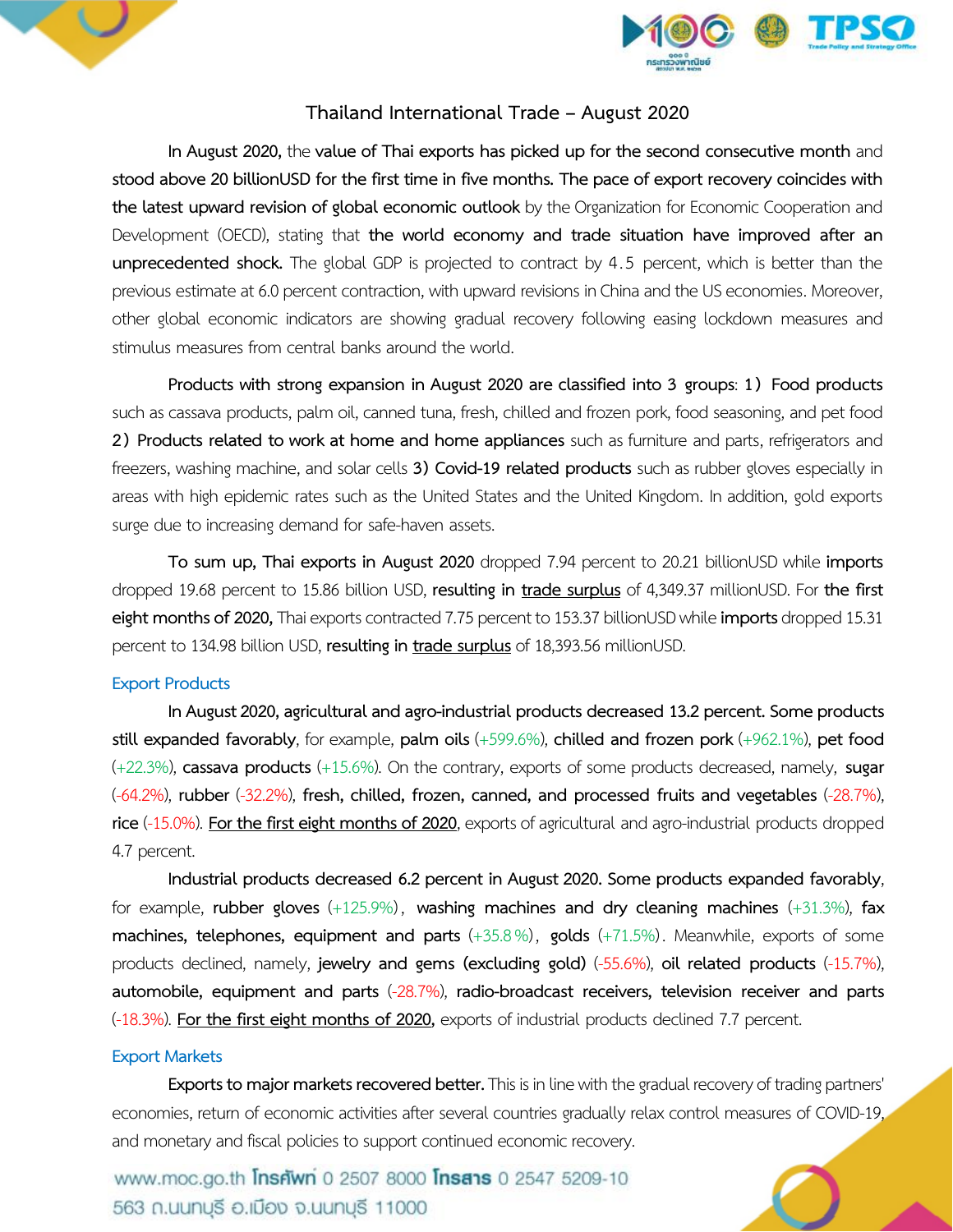



- **Exports to the main markets dropped by 4.1%.** Exports to US markets expanded by 15.2%, while exports to Japan and EU contracted by 16.6% and 16.9% respectively.
- **Exports to high potential markets dropped 10.2%.** exports to ASEAN (5), CLMV, South Asia, and China markets contracted by 16.5%, 9.3%, 17.6% and 4.0% respectively.
- **Exports to emerging markets dropped by 24.3%**, namely, Middle East (-30.3%), Africa (-9.6%), Latin America (-34.7%), Russia and CIS (-43.4%), and exports to Australia declined 22.5%

## **2020 Export Prospects and Promotion Strategies**

**Thai exports are expected to recover slightly.** Despite the COVID-19 outbreak, most trading partners can control the situation and the rising hope of the COVID vaccines in many countries support trade improvement. However, it would take months for economic activities to return to pre-pandemic levels. The demand loss and scarring effects on earnings from the pandemic have suppressed exports of some industrial products in this year such as automobiles, petrochemical products, and electronics. However, **there are potential products to drive Thai exports such as food products and new normal products** in response to changing consumer behavior during the pandemic. **Nevertheless, global economic outlook and export recovery remains uncertain** depending on the COVID-19 situation especially in neighboring countries which would affect border trade significantly.

For the rest of the year 2020, **the Ministry of Commerce has launched the "From Gen Z to be CEO" project, aiming to create 12,000 youngentrepreneurs as a vital force for international trade in the new normal era.** Moreover, the ministry has initiated the **One Stop Fruit Export Center** (OSFEC) in this month, expecting to facilitate export procedures in one site. OSFEC in Chumphon Province will be used as a model and will later expand to other provinces such as Ratchaburi, Pathum Thani, Nakhon Si Thammarat and Chanthaburi, etc.

---------------------------------------------------



Trade Policy and Strategy Office 23 September 2020